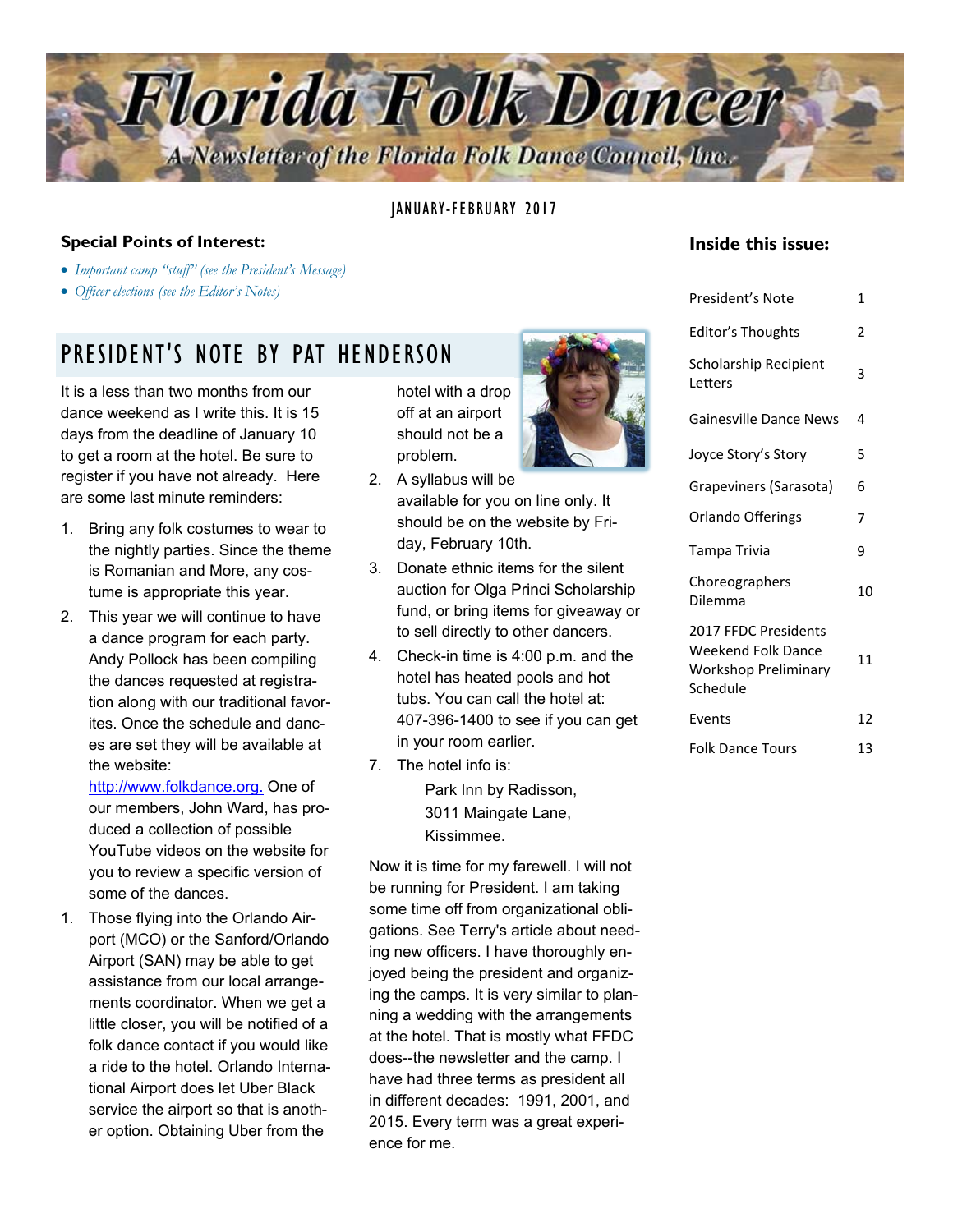I'll say one thing – when you're editor of a bi-monthly newsletter, time goes FAST! Seems like we just got the last one up and out... But – we've now had Christmas and Chanukah, dance parties, other parties, trips, illnesses, wellnesses (I know it's not a word, but I like it) – and it's time to think about camp – Really think about it! And the most important part of camp this year (besides registering) is to decide on new officers. As you read in Pat's presidential news, she is not going to run for President the next term. This leaves that office open. And the Treasurer's office is also open, as Ruth Ann is unavailable for the next term. Caroline Lanker also is not running for reelection as Secretary/Historian. So – people – it's time for you to help the Florida folk dance community by taking your turn at an office. Besides those three offices there are VP (the easiest)

and the Editor. None of these are THAT time consuming. After all, as a group, the FFDC really, in



fact, does very few projects, with the most important being the camp in February. Even though there are 3 Flings, these are run by the group where they are held. So the newsletter becomes the other form of communication, along with John's wonderful website with it's side wonders (like my telling you to write your articles). If you have more detailed questions as to what is entailed for each position, we who hold those positions will be happy to talk to you. We know you like to dance, but it is a part of your responsibility to help that happen - as chair of the Nominating Committee, I'm waiting with baited breath for your offer. My phone number is 813-234-1231.



### RESPONSES TO PICTURE OF CRISTIAN AND SONIA FROM LAST MONTH

Andi Kapplin: Cristian and Sonia have created a new dance, called Hora de la Bagel, in honor of their dear friend Roberto Bagnoli (Bagelnoli) OR Cristian is holding a bagel because it's a holy (holey!) dance.

Tim Sneed: Cristian is holding up that bagel because that is the Romanian way of viewing the Eclipse. Sonia is saying, "Come on, come on, lemme see, lemme see!"

Andy Pollock: Sun is shining in his eyes, he grabbed a hat that was missing the middle. OR It's a metaphor for the circle of life as expressed in dancing.

Terry Abrahams: Maybe they are Jewish and just didn't know it (or they just really like bagels!).

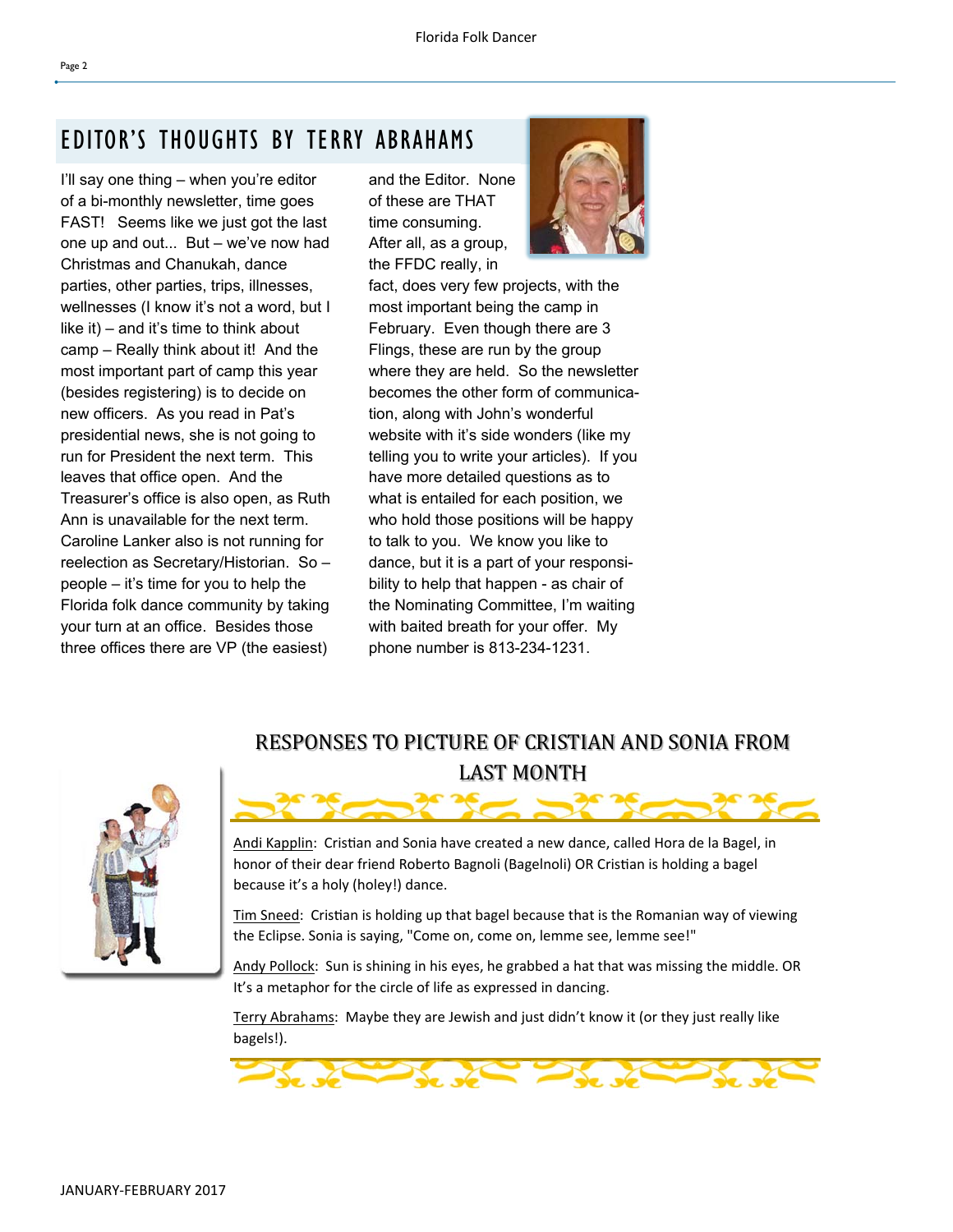# SCHOLARSHIP RECIPIENTS LETTERS

The following letters were sent to the FFDC Board and the Board voted to give them each full scholarships.

My name is Akshay Sadeeshkumar, and I am an 18‐year‐old fresh‐ man at the University of Florida. During my formative years in high school, I'd always had an interest in dancing. It was one of those merry and cheery hobbies that I never experienced for myself until my sophomore year in high school, when my girlfriend, Olivia Bacallao, introduced/coaxed me into doing it. It in this case doesn't simply refer to the sole act of dancing. Rather, it refers to the other worldly jubilance and bliss that dance treats its students, including me, with something that I hadn't known. Not yet at least.

Olivia introduced me to this dance club led by our dance‐expert and sponsor Ms. Lynda Fagan. She started us off with some Greek dances (mix of long strides, quick‐step choreography, and odd music), Hungarian dances (quick beats, tunes, and wide‐ranged motions), etc., and then moved onto more complex dances. All the while, I'd observe and look at these dances taught by my teacher and just marvel as I amateurishly mimicked them. Be‐ cause you see, I was never the greatest dancer in the world (not even a great one for that matter), but I always put my best foot forward in learning them and became very involved in dancing (and my dance club, for that matter).

As time went on, Ms. Fagan would come to teach many splendid dances that she learned from many different sources, one of them being this camp. She'd go every February, around Presi‐ dent's Day, to your camp and learn from the many diverse teach‐ ers there. She always encouraged the class to come before, but due to the untimely and finicky nature of homework in high school, I was never able to fully go for the whole weekend. But now that I'm in college, I have more time to enjoy experiences like these, and I'm very excited to be able to have the opportunity to finally go! But yet, I am a college student who's trying extreme‐ ly hard to be fiscally responsible. I eat the same three meals every day (protein meal bar for breakfast, brown rice/chicken for lunch, and a chicken breast for dinner), I don't go out on many dates if any, and I try to be stingy when it comes to spending money for unnecessary activities. The University life leaves my finances spent and dry (on top of yearly tuition and monthly rent), and I'd truly hate for finances to be the reason why I don't get to enjoy and experience your camp this year with Ms. Lynda Fagan and other skilled dancers.

Thank you, Akshay Sadeeshkumar

#### From Olivia Bacallao

For the past three years I have had the incredible opportunity of attending the president's weekend workshop. In my first year, I was a fairly inexperienced dancer and I didn't know what to expect out of the weekend, but when I went home that Monday, I was sad to leave and couldn't wait for the next year to come. I would love to come again this year if possible for another chance to expand my dance experience, and enjoy the company of many great people I've met throughout the past few years. I've heard great things about Sonia and Cristian, from Kelly and Julieta, and I would love to learn from them. I can't currently afford to pay for the entire package, but if I could get around \$200, I'll try to save up the rest of the money.

I also want to thank the board for your generosity in the past few years, that has enabled me to have amazing and inspiring experi‐ ences. Thank you so much for letting me join you all, and for giving me memories I'll always cherish. If given the opportunity to go again this year, I'll make sure to make the most of it.

Thank you, Olivia Bacallao

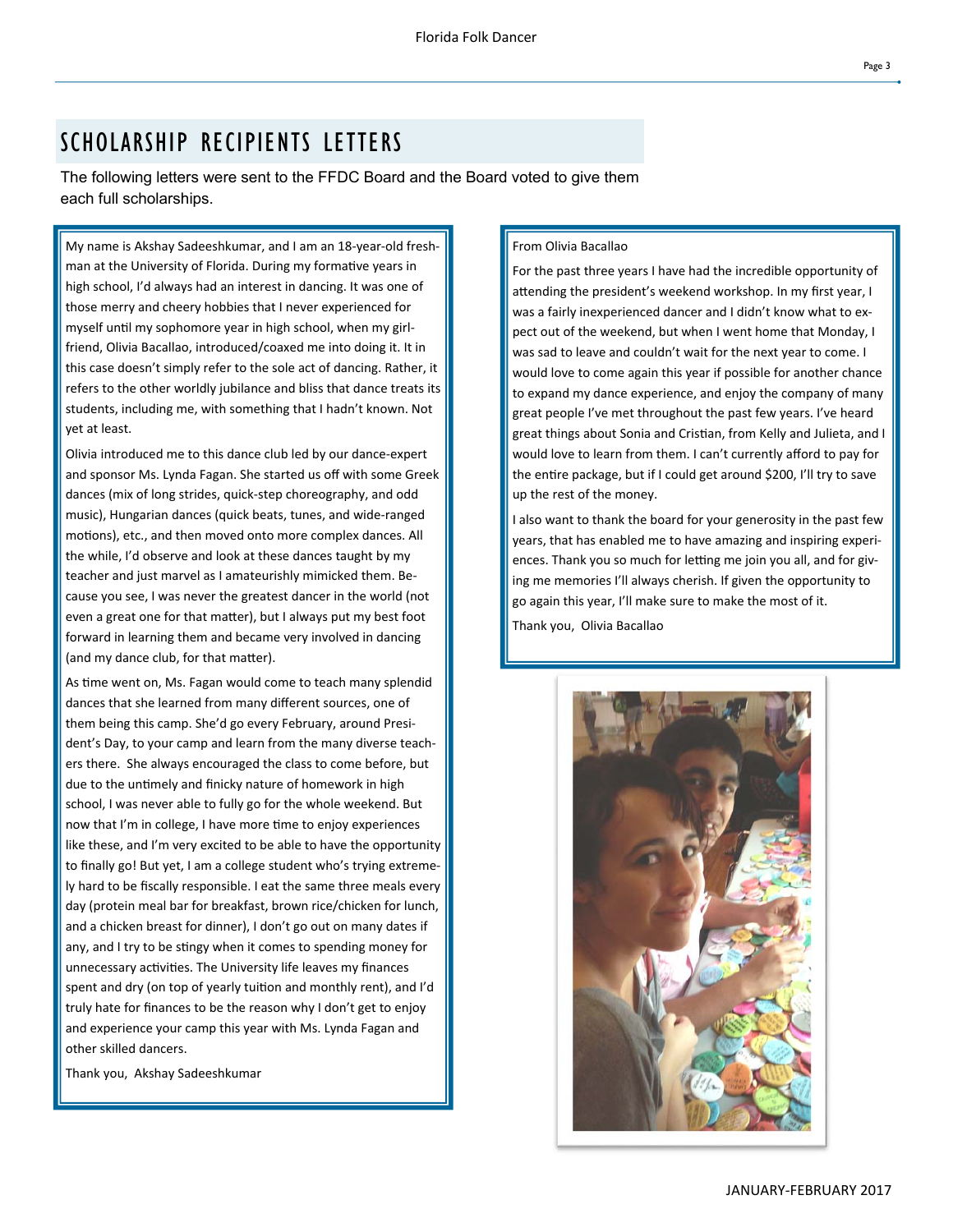# GAINESVILLE DANCE NEWS BY JULIETA BRAMBILA AND JOYCE STORY

June woke up at 5 a.m. one morning with the thought that the Gainesville ArtWalk on the last Fridays of the month would be a good venue for folk dancing. After all, dancing is an art, too. Several of us decided to give it a whirl, and called it "the flash mob dance." It was fun. We danced on sidely that came by and stopped to listen and then the toddlers and young school age children bounced to the music; a group of recent university graduates joined us another time,





walks downtown and on various spots around the Hippodrome State Theatre and one time we danced inside "The Doris" art gallery. We have participated in the



In the picture here, you can see some rattles and bells held by Diane, Everett, Arlene, Gary, Sue, and June after dancing High Green Mountain, from the highlands of Taiwan

ArtWalk nights several times in 2015 and 2016. Some of the special times we have enjoyed include a young fami-

and various friends have found us outside art galleries and danced with us, already knowing the dances. Some of our group that had felt a bit unsure about participating at first are now pushing for more dances with great enthusiasm. It just goes to show that we, and the music, did indeed provide a respite from

doubling the size of our dance group momentarily;

what the world foists upon us, and we all need that to make life more satisfying.



June Littler



In this photo from our latest ArtWalk dance from December 2nd, you can see Jacqui, Arlene, Shana, Diane, Nancy, June, Sue and Gary. Jacquelyne Collett is a designer artist from Gainesville who works primarily with glass. You can see some of her artwork on her website at jacquelynecollett.com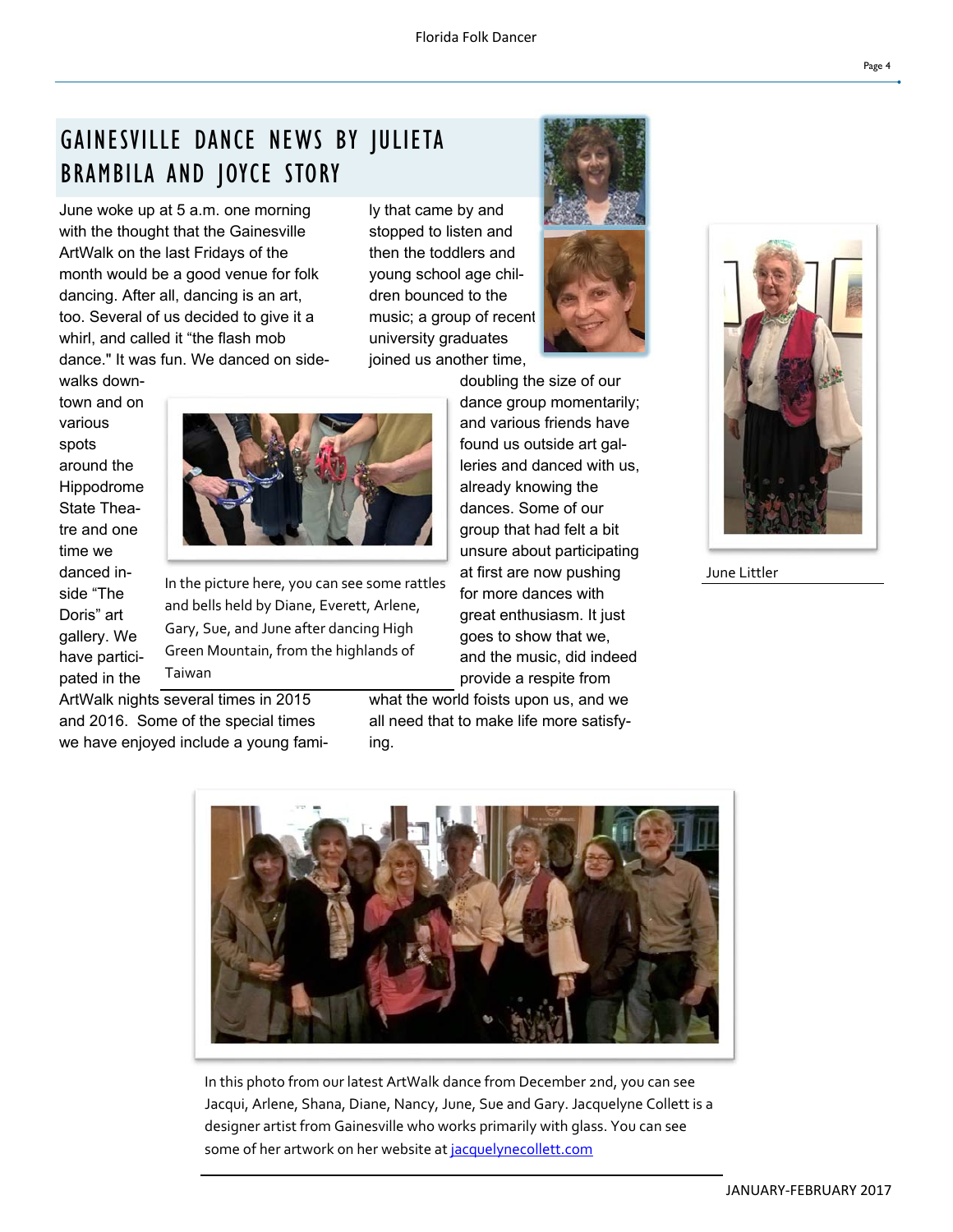### JOYCE STORY'S STORY

#### WAIT – THERE'S MORE!!!

On Friday November 11, Veteran's Day, a cool night with a large moon, we started the night with Michael Jackson's Billie Jean, for Diane Fanara, who always helps set up and take down the works very efficiently. We reviewed three dances alternating simply with dancing for the two hours we were together. The dances we reviewed were Tsámikos from Greece, An Dro Retourne from Brittanny in France, and Bufčansko from Macedonia. We had only good snacks and no

### Булгарика - Bulgarika



# 2016 Tour

meeting, so we kept on dancing. We are getting more interested in Port Said and will be bringing bells and other noisy items tonight to accompany this easy Egyptian dance, which is done in close

quarters, bent arms touching bent arms on our sides. We are still trying to figure out the proper style for Hora Medura, under Arlene Bargad's direction. It is a classic Israeli circle folk dance, also known as "the campfire Hora", choreographed in 1963 by Yohav Ashreil. At the end of the dance

night, Gary Dockter brought eggs for selling, from his farm with Sharon near Alachua, Florida.



I returned to Arizona in early November after an absence of nearly a year. Needless to say, I lost no time in attending the gathering of the Phoenix International Folk Dancers, with whom I had danced for many years. It was my good fortune that on that night the amazing, world class musicians that make up the Ensemble Bulgarika were present to provide live, authentic, Bulgarian music. There was a vocalist singing in Bulgarian, and the traditional folk instruments played were the gadulka (a bowed string instrument that is an integral part of traditional ensembles that play dance music), the kaval, (a chromatic end-blown flute, traditionally associated with mountain shepherds) and the tambura (a mandolinlike instrument with 8 steel strings in 4 doubled courses). The local Bulgarian community turned out in force, including the performing dance group ZharPtitsa (Fire Bird, or Phoenix) in costume. It was truly a magical night of Bulgarian dance; though the festivities took place at the Irish Cultural Center (with its wooden floor), we all felt as though we were in a Bulgarian village!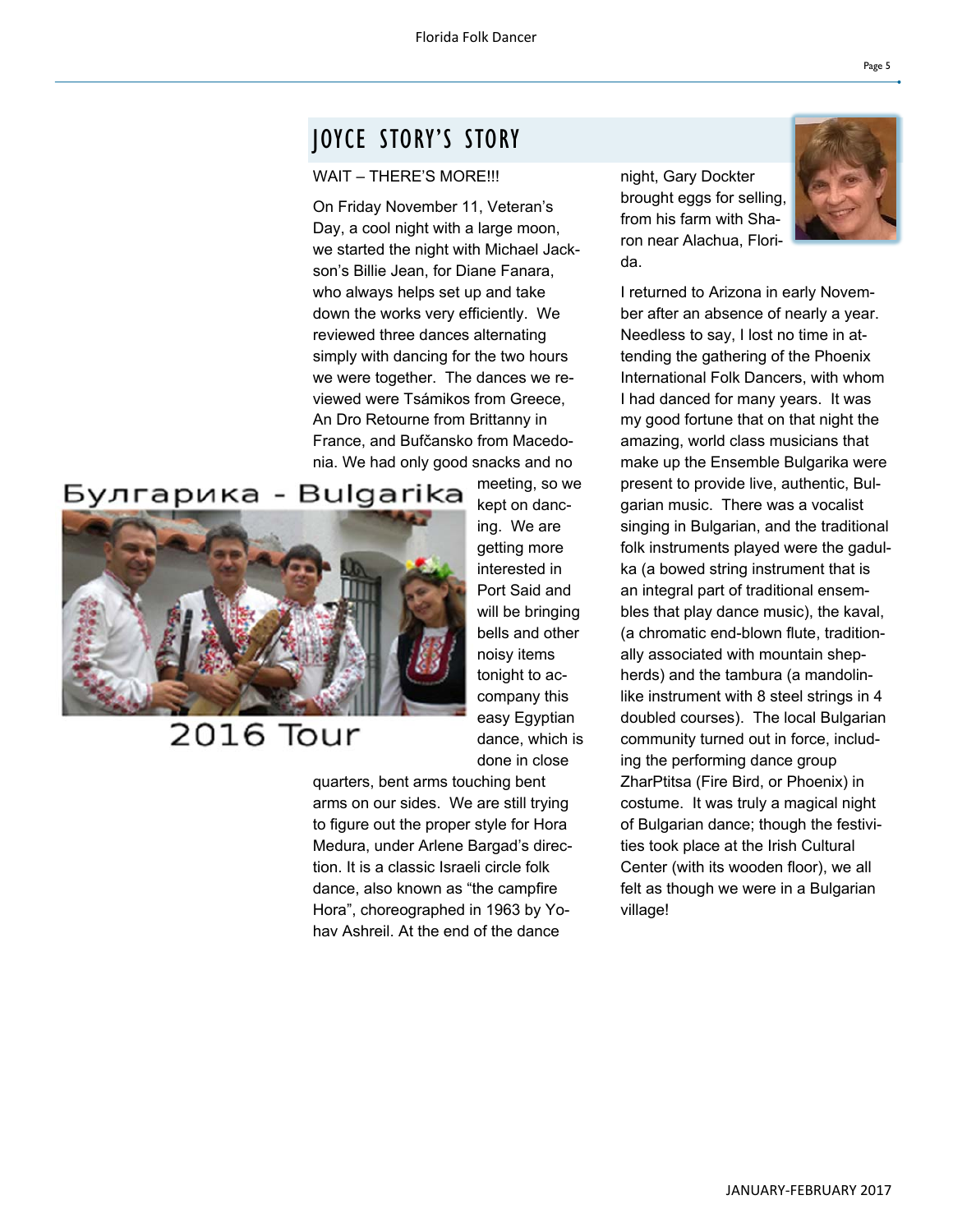# GRAPEVINERS (SARASOTA) BY JILL LUBINER

Wow-- we have danced through another year already!! As we turn the calendar to 2017, we look forward to seeing more of our Snowbird friends. Happy reunions are taking place every Wednesday evening-- reunions accompanied by stories of summer travels, reports of low temperatures, and family updates. From the sound of things we are a well traveled, mostly cold weather averse, and happily busy group!

And there will be even more chatting and dancing at our annual Snowball dance on 1/18/17.

On a personal note, this time of year brings the announcement of my own overarching theme for the year. And this year it seems as though I might be having more company than usual as I embark on my personal "year of hygge". Hygge (pronounced hue-gah) is

a Danish word most often translated as " the creation of cozy and convivial atmos-

pheres that promote wellbeing".

Hygge can be used as a verb or a noun and it is possible to hygge alone while warmed by a blanket and cup of tea. But the truest expression of hygge happens when a group of friends gathers in a relaxed, comfortable space enjoying their activity and each other. To me hygge sounds a lot like spending Wednesday nights with the Grapeviners!

Join us for dancing (and hygge) on Wednesday evenings from 7-9:30 pm at the Bayfront Center in Sarasota. Or reach out for some virtual hygge via our website ifdsarasota.webs.com.

Hi Everyone,

WEDNESDAY, JANUARY 18, we will be having our Annual Snowball Party. We will be dancing from 7 to 10 instead of ending at 9:30—the charge will be \$8. Please plan to bring a snack to share and we will supply beverages, etc. It will be an all request night with no teaching, so start thinking of your favorite dances—check out our website: www.ifdsarasota.webs.com. There will be a sheet at dance to write your favorite dances, or you can e mail them to Andi at <u>andi@kapplin,</u>com. Please limit your requests to 3 that are in our repertoire, and you will be guaranteed to have at least 1 played. Dress festively (or not)!!! This is always a fun evening, so please plan to join us—the more the merrier!!!!! Thanks.

Susan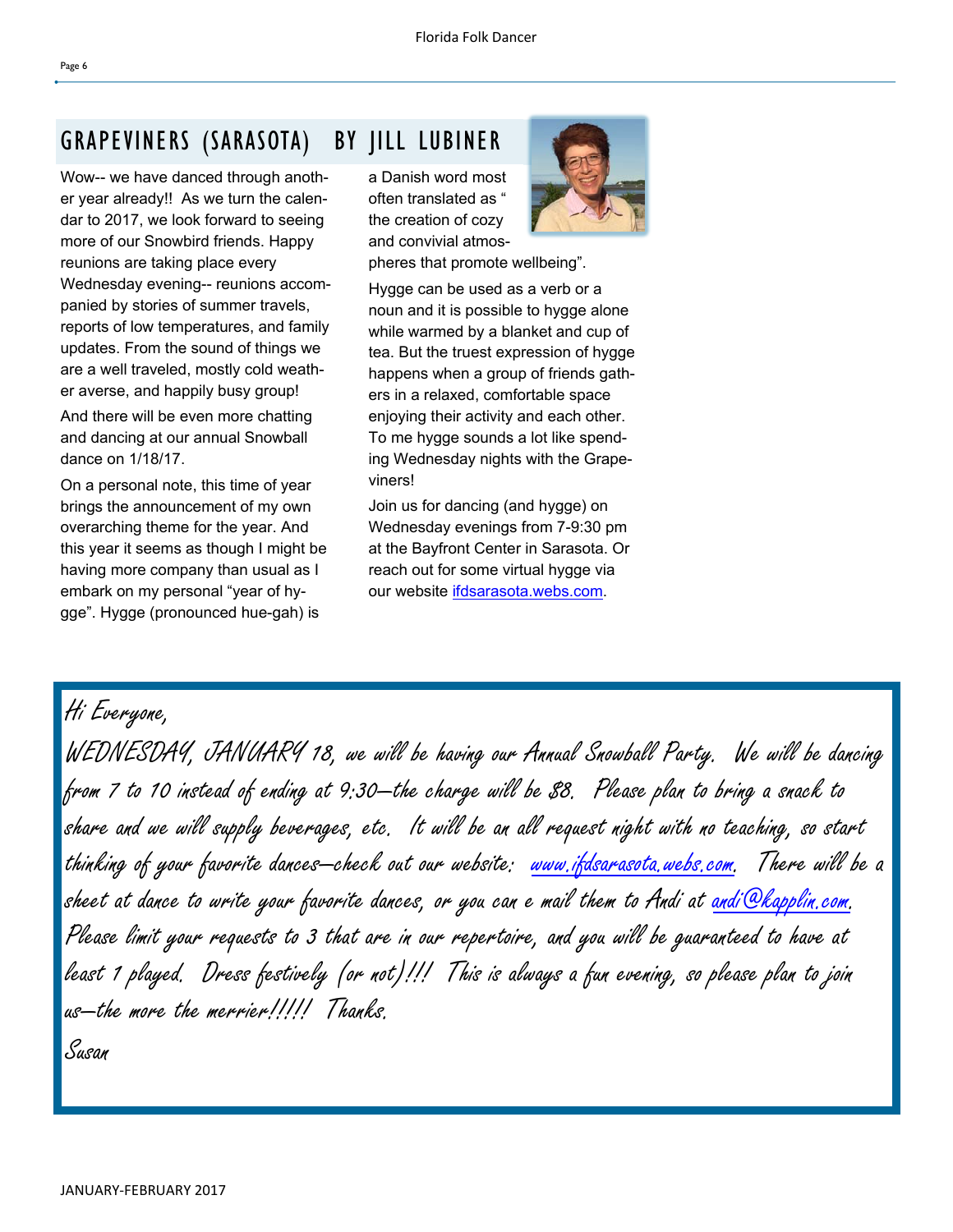### ORLANDO OFFERINGS BY PAT HENDERSON

Our group had a very busy November and December. We started out with Bobby and I joining Kay and Tony Afonso at the Daytona Greek Festival on November 11. Then on November 12, Terry and Andy Pollock came from Tampa and we attended the Orlando Serbian Festival. This is one that had

their Heritage Day. The next day there was a picture of us and the online version had a link to a small clip of us dancing in the Orlando Sentinel (see page 8 for link to the article). Our group was followed by the Orlando Israeli Dancers and four of our international

group joined in. They were: Eva Gaber, Terry, Gary and myself. It was a beautiful setting dancing



with a lake view (see photo) but the audience was sparse. Then December started with parties every week. First,

been scheduled during Hurricane Matthew. Carla Powers and Gary Berke were there and we did some dancing to the various musicians and then watched several groups perform. Then on Sunday, November 13, we had an international show at the Albin Polasek Musuem for



Kelly Fagan, celebrated her birthday on December 7. She made her own cake and we have a picture of her with it (see photo). Her mother, Tina, joined us. Then the next week, December 14, was our annual Holiday Party. Out of town guests included Terry and Andy Pollock, Pat Pieratte, Jack and Linda Seltzer, and Bonnie Olson. We welcomed Annelies Mostert and hus-

band from the Netherlands and they will be here until March. We had our traditional pot luck dinner upstairs in the house before dancing. The group was very generous as they presented gift cards to local restaurants to Bobby and me . The next week was Mary

> Jean Linn's birthday and her age matched her birth yearvery cool. The next week was Chanukah so we celebrated by doing a bunch of Israeli dances in addition to others requested. So our group had a lot of fun this month.

> On Saturday, December 17, several of us made it up to Flagler Beach for their Holiday Party. Betty and Jan did a great job of providing a wonderful setting to dance. In *(ConƟnued on page 8)*

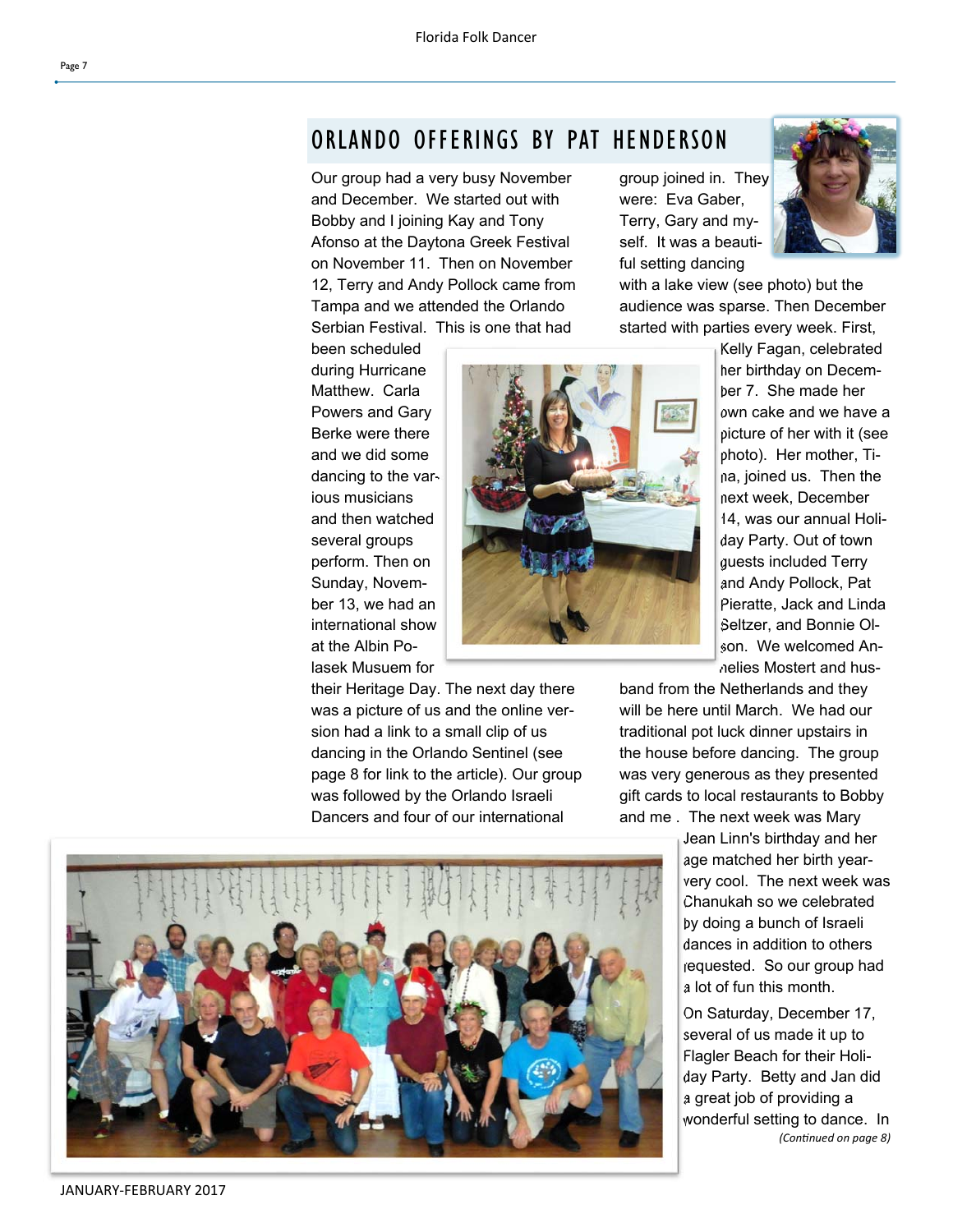# ORLANDO OFFERINGS (CONTINUED)

*(ConƟnued from page 7)* 

between our party on Wednesday and the Saturday party, I took our overnight guests (Jack, Linda, Pat P., Kelly) to Blue Spring State Park in Orange City. We saw between 30 and 40 manatees close to the river end of the springs.

One of our members, Carla Powers, became a grandmother on Christmas Eve. She was visiting family in New York when the baby came and he is beautiful. Congratulations!

We wish everyone a healthy and happy new year!



Here is a link to the Orlando Sentinel, November 14, 2016 where Ann Robinson was interviewed and there is a short video of us dancing.

http://www.orlandosentinel.com/features/os-albin-polasek-museumheritage‐day‐20161113‐story.html

# BATA SENDS GREETINGS

Dear friends,

We wish you a Happy New Year! Season greetings,

Rodika and Miroslav Bata Marcet

Dragi prijatelji,

Srecna Nova 2015. godina, Bozicni praznici i Srpska Nova godina! Puno zdravlja, srece i uspeha u svemu!

Bata Marcetic sa porodicom i clanovima Akademije srpske narodne igre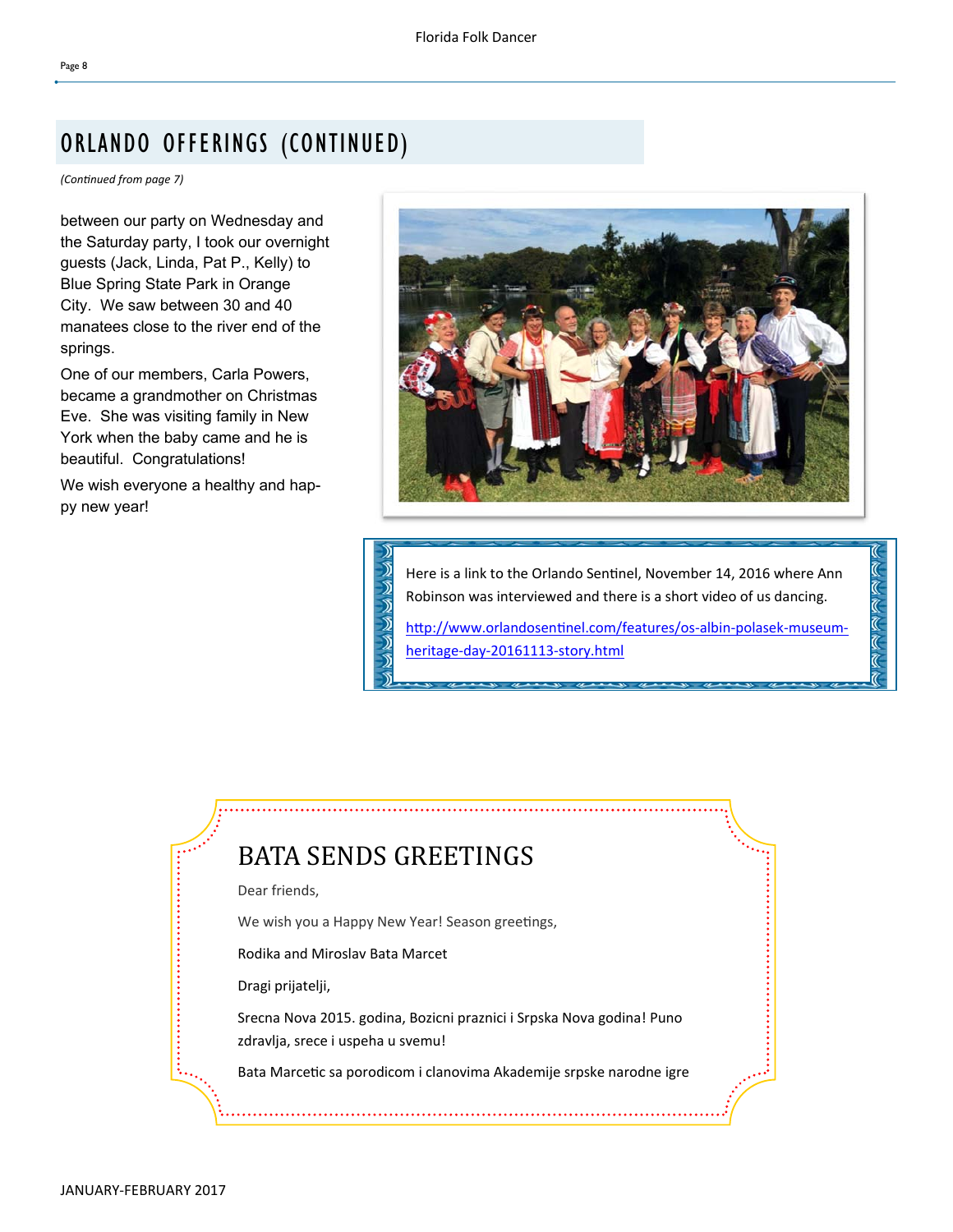### TAMPA TRIVIA BY TERRY ABRAHAMS

Hi everyone – and Happy New Year! Andy and Terry went first to the Serbian Festival in Orlando with some of the Orlando group (Bata got cancelled because of the weather) and then to Orlando's holiday party and had a wonderful time –food, dancing and friendship – what a pleasure! By the time you read this, I will have attended St. Pete's Israeli group's Marathon, and we also danced there on Dec 25 –

those of us who don't do Christmas. I also did a Xmas/ Channukah party that included Chinese food (a Jewish tradition on Xmas), lighting of menorahs and watching a Christmas movie! A music jam coming up on the 30th, so holidays are fun. Looking forward to reading about others' Xmas happenings. Somewhere in there, I got a chance to see 'American in Paris'

at the Straz – a friend got sick and I was given her \$535 ticket (free!) – the show was Fabulous!

If any of you remember Cassandra (Marian) Kersting, she passed away on July 13. She and daughter Kira used to dance with us in Tampa, but they moved away quite a few years ago to Sequim, WA. Her former husband Don is still here, but doesn't dance any more (says he's awful), but I play music with him every Monday morning (he plays the flute).

Ken Kwo played for Jen Velt's Israeli dance class for the American Teach-in (see picture) and was well received - of course. He seldom dances with us on Fridays, as he plays viola with the Florida Orchestra, but is a wonderful dancer and always comes to Israel dancing. He's in Germany at the moment – visit-

ing a friend and seeing the country. It is wonderful having Andi back, even though she disappears on occasion to check in on her granddaughter.

Vicki managed to squeeze in some dancing while visiting family in Pittsburgh over Thanksgiving—first an evening of line dancing with her sister at a local community center.

The next night, though, they hooked up with a group of Croatian folk dancers at a church on the south side. There always seems to be folk dancing in Pittsburgh on any given night of the week.

Judith and Ernesto still hanging in – and that's us! Looking forward to seeing you all at camp (especially as I will have my new knee by then! [January 24])!

JANUARY‐FEBRUARY 2017

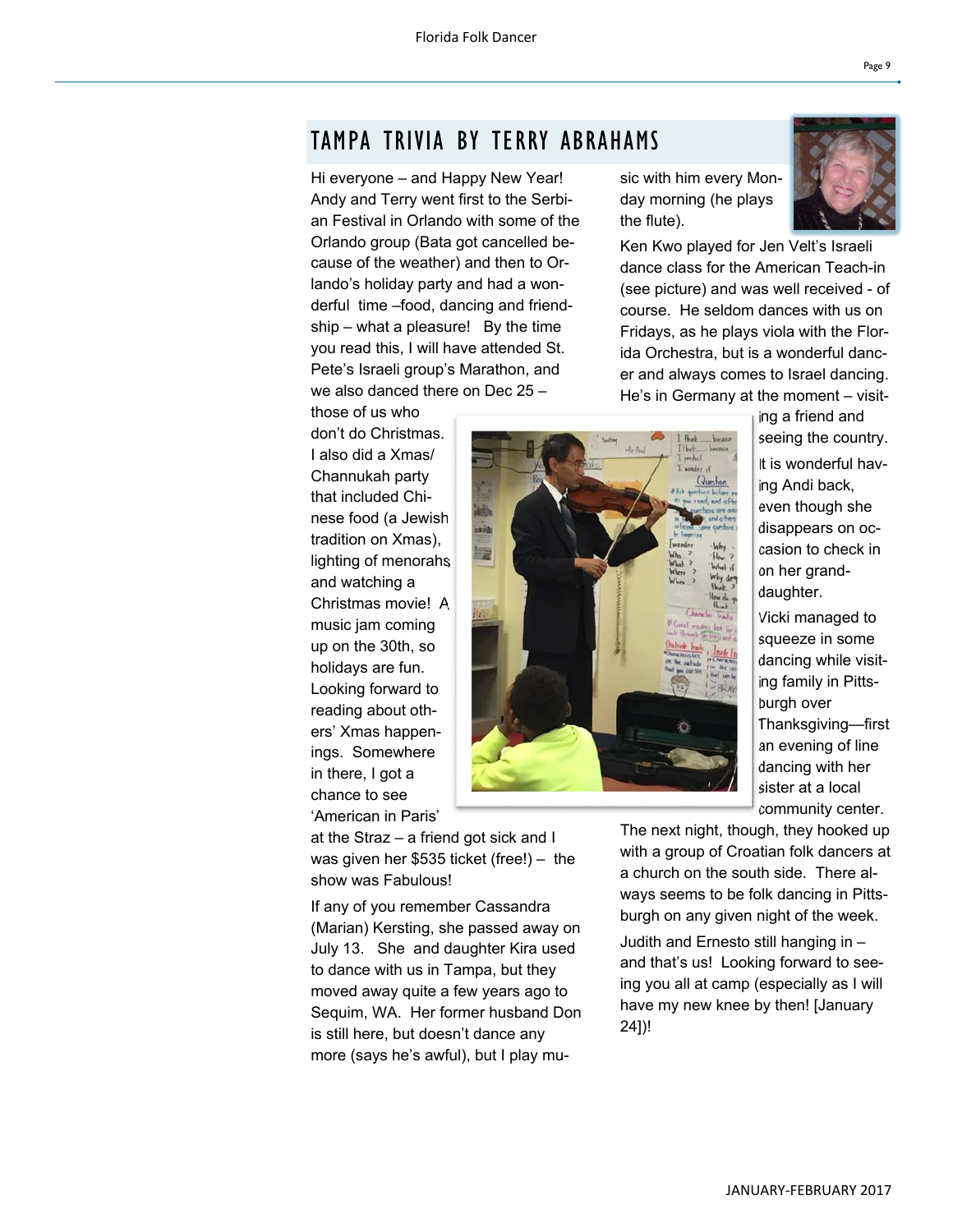# CHOREOGRAPHER'S DILEMMA BY ANDY **POLLOCK**



*(Editor's Note: I think Andy has too much time on his hands!)* 

#### **Warning:** involves math!

Cory The Choreographer is arranging a Pentozali for his beginning performance group. The basic step is always the same on cts 1- 3 (step L, L hop, step back on R) and ct 8 is always a hop in place on the R. He has 3 two beat elements to insert on cts 4 & 5 and 6 & 7: Pas de Basque, Step-slap, and Scissors.

He knows that each time through the dance he can either insert two of the same elements on beats 4-7 or use two different elements. Cory wants to know how many variations he can build with just these 3 elements. After he gets the answer he will want to know how many variations he can build for his advanced group if he can find 8 different elements to build with.

#### **Hint:**

To solve we need to address the instances of using the same element in measure 3 and 4 separately from the instances where we use different elements in mm 3 and 4.

#### **Solution:**

First we need to look at the case where the two elements are the same. We want the combination of 3 things taken 1 at a time. Of course the answer is three.

Secondly we need to look at the case where the elements are different. Since the order matters here we want the permutation of 3 things taken 2 at a time.

The formula is:

$$
_nP_r=\frac{n!}{\left( n-r\right) !}
$$

 $3! = 6$  $3 - 2 = 1$  $1! = 1$  $6/1=6$ 

So our answer is three (from step 1) plus six or NINE!

So for eight elements the answer would be:

8 plus the solution of 8! divided by 6!

40320/720 =56

56+8= 64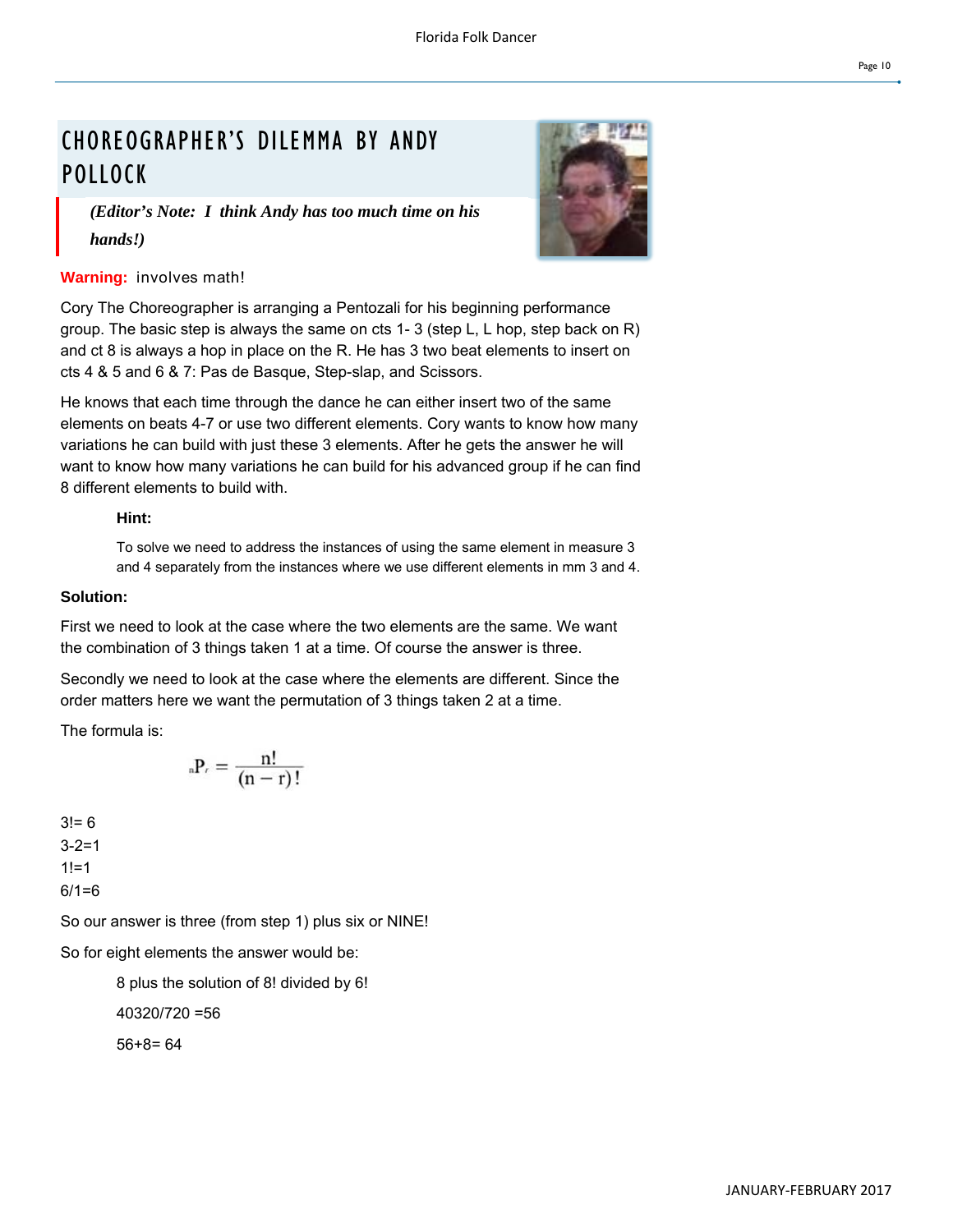

FRIDAY •• 6-7 pm - Dance registration opens

> ••7‐9 am—Breakfast ••8:45 am—Warm ups

- •• 7-11:30 pm Dance Party & Meet the Teachers Sonia and Cristian
- ••9 pm—Snacks
- ••11:30-? pm-Late night dance

**SATURDAY** 

- ••9-10:15 am-Instruction
- ••10:30-11:45 am-Instruction
- ••12-12:45 pm-Lunch
- ••12:45-1:30 pm-FFDC Meeting and Election
- ••1:30‐2 pm—Break
- ••2‐2:45 pm—Culture Corner
- •• 2:45-3:45 pm-Instruction
- •• 4-5 pm-Instruction
- ••5‐6 pm—Hot tub with the President
- ••6‐7pm—Dinner
- ••7:30‐11:30pm—Dance Party and Dance for David
- ••9:30 pm—Snacks
- ••11:30‐? pm—Late night dance

••7‐9 am—Breakfast ••8:45 am—Warm ups

### **SUNDAY**

- •• 9-10:15 am Instruction ••10:30-11:45 am-Instruction
- ••12‐1 pm—Lunch
- ••1 pm-Silent auction ends
- ••2-5 pm-Instruction and Review
- ••5‐6 pm—Hot tub with the President
- ••6‐7 pm—Dinner
- ••7:30‐11:30 pm—Dance Party
- ••9:30 pm—Snacks
- ••11:30-? pm-Late night dance

••7‐10 am—Breakfast

Page 11

JANUARY‐FEBRUARY 2017

**MONDAY**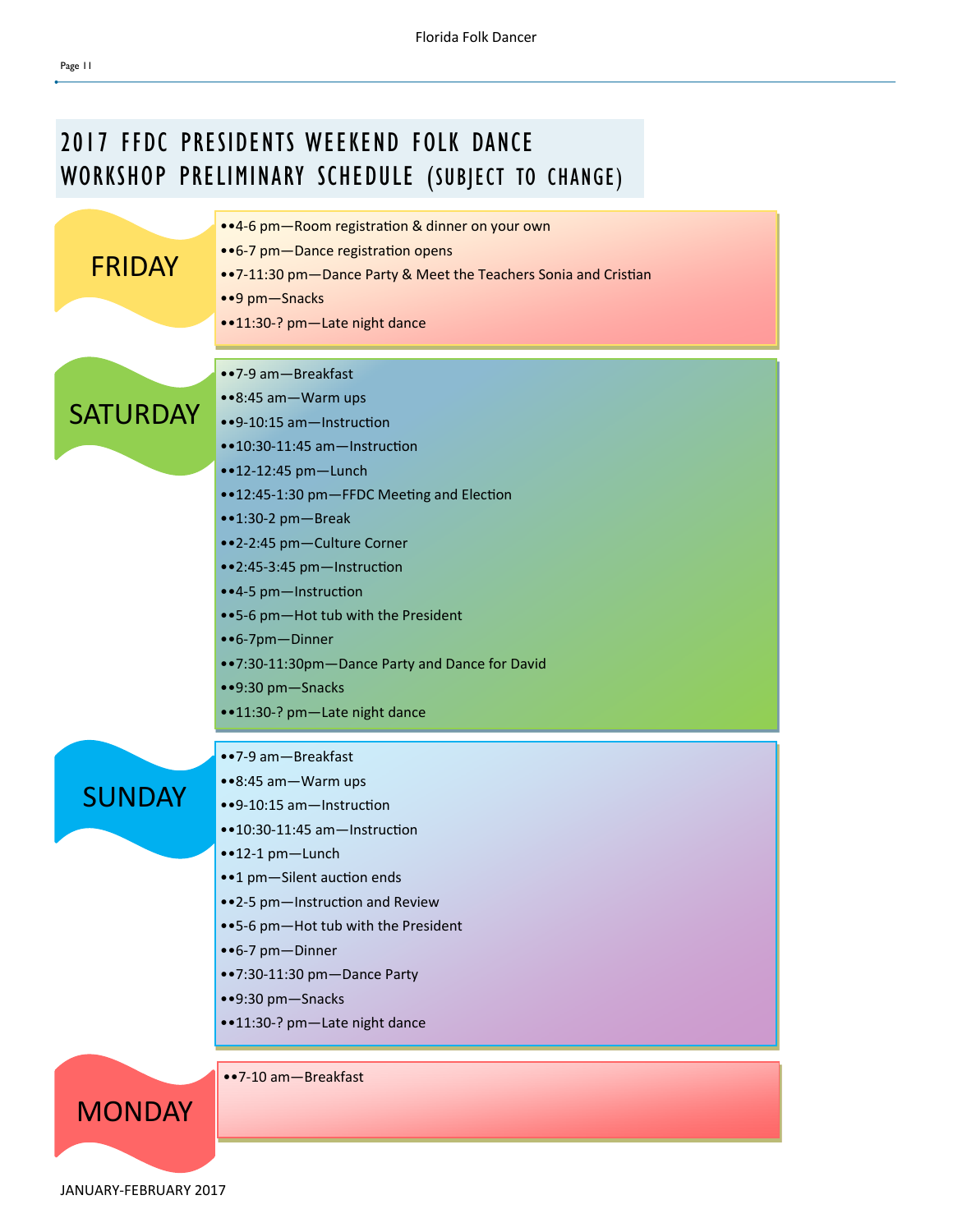### Page 12

# EVENTS

*Look for more event information, tour, and cruise notices on the calendar of the FFDC website www.folkdance.org*

| 2017-01-13 | <b>Orange Blossom Ball</b>                     | South Daytona, FL                     | <b>Event Web Page</b> |                                     |
|------------|------------------------------------------------|---------------------------------------|-----------------------|-------------------------------------|
| 2017-01-18 | Sarasota Snow Ball                             | Sarasota, FL                          | Event Web Page        | Grapevine Dancers of Sarasota       |
| 2017-01-27 | <b>Folk Ball Festival</b>                      | Madison, WI                           | Event Web Page        | Madison Folk Dance Club             |
| 2017-01-27 | Florida Snow Ball                              | Gulfport, FL                          | Event Web Page        | Tampa Friends of Old-Time Dance     |
| 2017-02-09 | <b>Greek Festival</b>                          | Sarasota, FL                          | Event Web Page        | St. Barbara Greek Orthodox Church   |
| 2017-02-17 | <b>Greek Festival</b>                          | Lecanto, Florida                      | Event Web Page        | Archangel Michael Greek Orthodox    |
| 2017-02-17 | FFDC Presidents Weekend<br>Folk Dance Workshop | Kissimmee, FL                         | Event Web Page        | Florida Folk Dance Council, Inc.    |
| 2017-02-18 | International Festival                         | Melbourne, FL                         | Event Web Page        | Florida Institute of Technology     |
| 2017-02-24 | Ocala Greek Festival                           | Belleview, FL                         | Event Web Page        | Greek Orthodox Mission of Greater   |
| 2017-02-24 | <b>Greek Festival</b>                          | Ft. Myers, FL                         | Event Web Page        | Annunciation Greek Orthodox Church  |
| 2017-02-24 | <b>Greek Festival</b>                          | Melbourne, FL                         | Event Web Page        | St. Katherine Greek Orthodox Church |
| 2017-03-03 | Laguna Folk Dance Festival                     | Laguna Woods, Califor- Event Web Page |                       |                                     |
| 2017-03-04 | <b>Tamburitzans Show</b>                       | Tarpon Springs, FL                    | Event Web Page        |                                     |
| 2017-03-04 | <b>Boston Playford Ball</b>                    | Framingham, MA                        | Event Web Page        | <b>Boston Country Dance Society</b> |
| 2017-03-05 | <b>Tamburitzans Show</b>                       | Tarpon Springs, FL                    | Event Web Page        |                                     |
| 2017-03-08 | <b>Tamburitzans Show</b>                       | Boynton Beach, FL                     | Event Web Page        |                                     |
| 2017-03-09 | <b>Tamburitzans Show</b>                       | Palm Beach Gardens,                   | Event Web Page        |                                     |
| 2017-03-17 | San Antonio Folk Dance<br>Festival             | San Antonio, TX                       | Event Web Page        |                                     |
| 2017-03-19 | Israel Tour with Jim Gold<br>and Joe Freedman  | Jerusalem, Tel Aviv,                  | Event Web Page        | Jim Gold                            |
| 2017-03-24 | Chicago Spring Festival                        | Chicago, IL                           | Event Web Page        |                                     |
| 2017-03-31 | Spring Oak Ridge Folk Danc-<br>ers Workshop    | Knoxville, TN                         | Event Web Page        | Oak Ridge Folk Dancers              |
| 2017-03-31 | Playford Ball Weekend-<br>Nashville            | Nashville, Tennessee                  | Event Web Page        | <b>Nashville Country Dancers</b>    |

Note that most events are weekend events. The date shown is generally the beginning date of the weekend.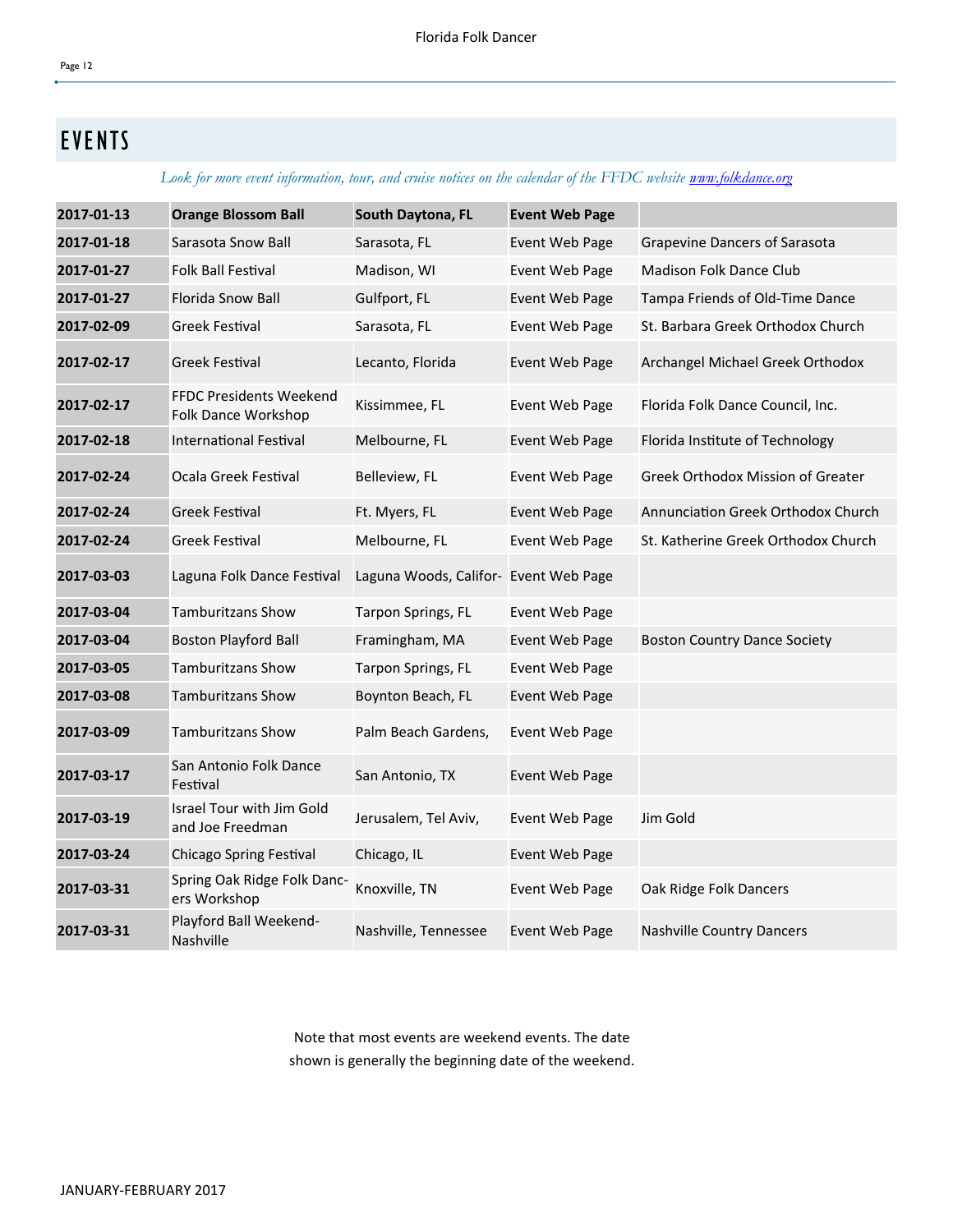# FOLK DANCE TOURS

**Tours and Cruises with Yves Moreau,** see www.folkdancecruise.com or contact info@bourquemoreau.com or 450-659-9271.

**Dance on the Water Folk Tours**, see http://folkdanceonthewater.org/ or contact David and Marija Hillis at folkdanceonthewater@gmail.com or 510-459-0092 .

**Seminars of Greek Dance with Kyriakos Moisidis**, see http://www.moisidis-dance.gr/en/ or contact moisidiskyriakos@gmail.com.

**Tours with Sonia and Cristian**, see http://www.soniacristian.net/workshop\_schedule.ws or contact Sonia at sonia\_dion@hotmail.com.

**Jim Gold Folk Tours**, see http://www.jimgold.com/folkTours.htm or contact Jim Gold at jimgold@jimgold.com or 201-836-0362.

**Tours with Zeljko Jergen,** contact Fusae Senzaki Carroll at fusaec@aol.com or 916-798-4675

**Alachki-Tours**, organized by **Goran Alachki (a premier accordion player)**, see www.alachki-tour.com or contact David Golber, dgolber@aol.com, 781-396-2323.

**Dance With Israel,** Contact Naomi Taussig for more info: naomitaussig@gmail.com or 604-568-4771 or contact ARZA WORLD at 1-888-811-2812



*Please note: The Florida Folk Dancer prints information on folk dance tours, camps and other events that may be of interest to our readers. This does not imply an endorsement or recommendaƟon of any tour or camp (except our own FFDC events!)*